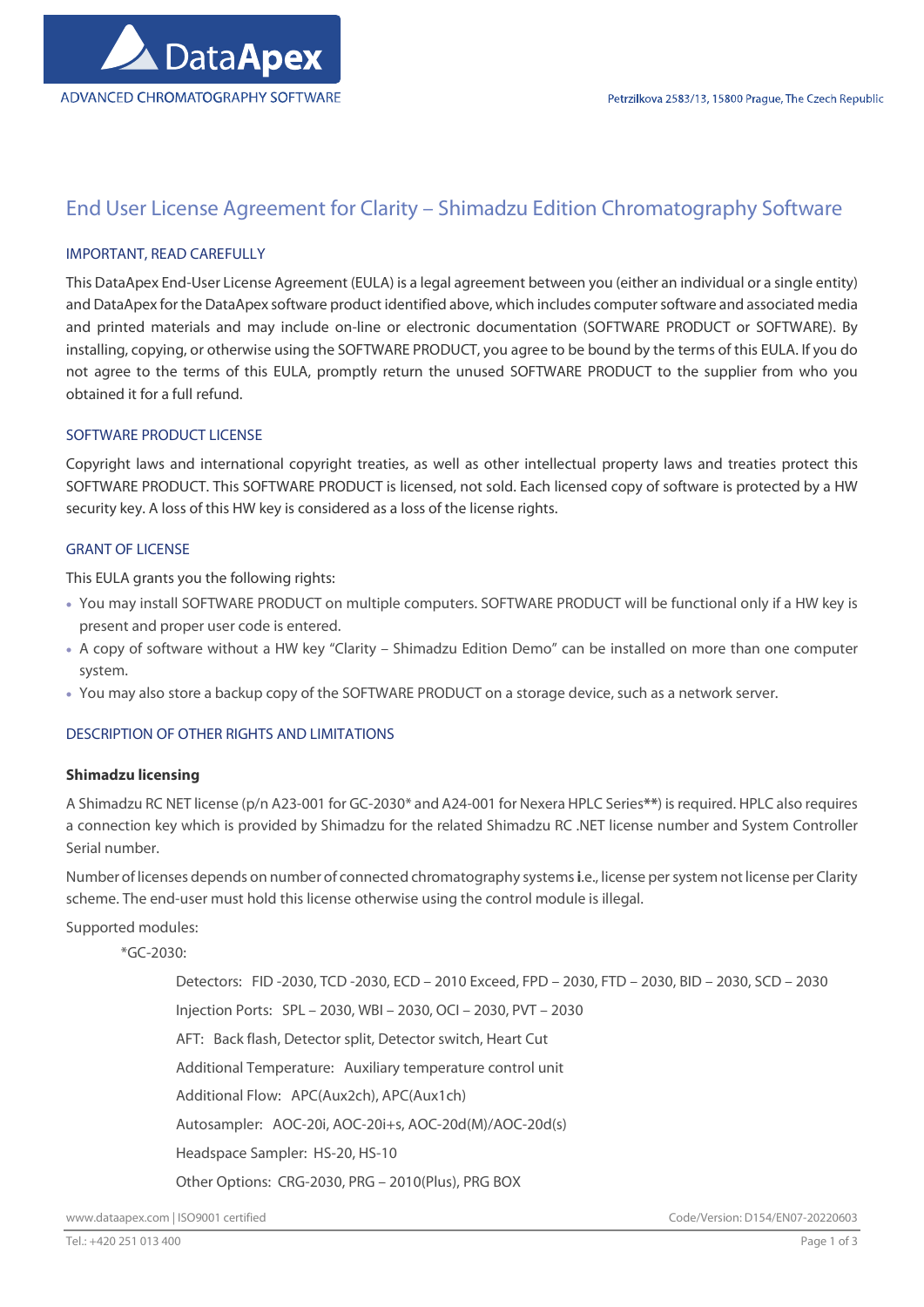\*\*Nexera HPLC series:

System Controller: SCL – 40, CBM – 40, CBM – 40lite

Pump: LC – 40D, LC – 40D XR, LC – 40B XR, LC – 40D XS, LC – 40D X3, LC – 40B X3

Column Oven: CTO – 40C, CTO – 40S, CTO – 30A

Autosampler: SIL – 40, SIL – 40C, SIL – 40XR, SIL -40C XR, SIL – 40C XS, SIL – 40C X3, Plate Changer

 Detector: SPD – 40, SPD – 40V, SPD – M40, SPD – M30A, RF – 20A, RF – 20AXS, CDD – 10Avp, RID – 20A, Optional AD board

Mobile Phase Monitor: MPM – 40

Mobile Phase Flow Line Switching Valve: LPGE Unit, FCV – 11AL, FCV – 11ALS, UV recycle valve

 High- Pressure Flow Line Switching Valve: FCV – 0206, FCV – 0607, FCV – 0206H, FCV – 0607H, FCV – 0206H3, FCV – 0607H3, FCV – DR

#### Limitations on Reverse Engineering, Recompilation and Disassembly

You may not reverse engineer, recompile, or disassemble the SOFTWARE PRODUCT, except and only to the extent that such activity is expressly permitted by applicable law notwithstanding this limitation.

#### Territorial limitations

The SOFTWARE PRODUCT is purposed for distribution only within Europe and must not be re-exported into other than European countries. Distribution is allowed into following countries: Albania, Andorra, Armenia, Austria, Azerbaijan, Belarus, Belgium, Bosnia and Herzegovina, Bulgaria, Croatia, Cyprus, Czech Republic, Denmark, Estonia, Finland, France, Georgia, Germany, Greece, Hungary, Iceland, Ireland, Israel, Italy, Kazakhstan, Kosovo, Latvia, Liechtenstein, Lithuania, Luxembourg, Malta, Moldova, Monaco, Montenegro, Netherlands, North Macedonia, Norway, Poland, Portugal, Romania, Russia, San Marino, Serbia, Slovakia, Slovenia, Spain, Sweden, Switzerland, Ukraine and United Kingdom.

#### Making copies of security HW keys

You may not make a copy or analogue of electronic keys if those are supplied with this product or replace them by different hardware and/or software.

The unauthorized distribution of the program to third parties and the manipulation of program files are strictly prohibited.